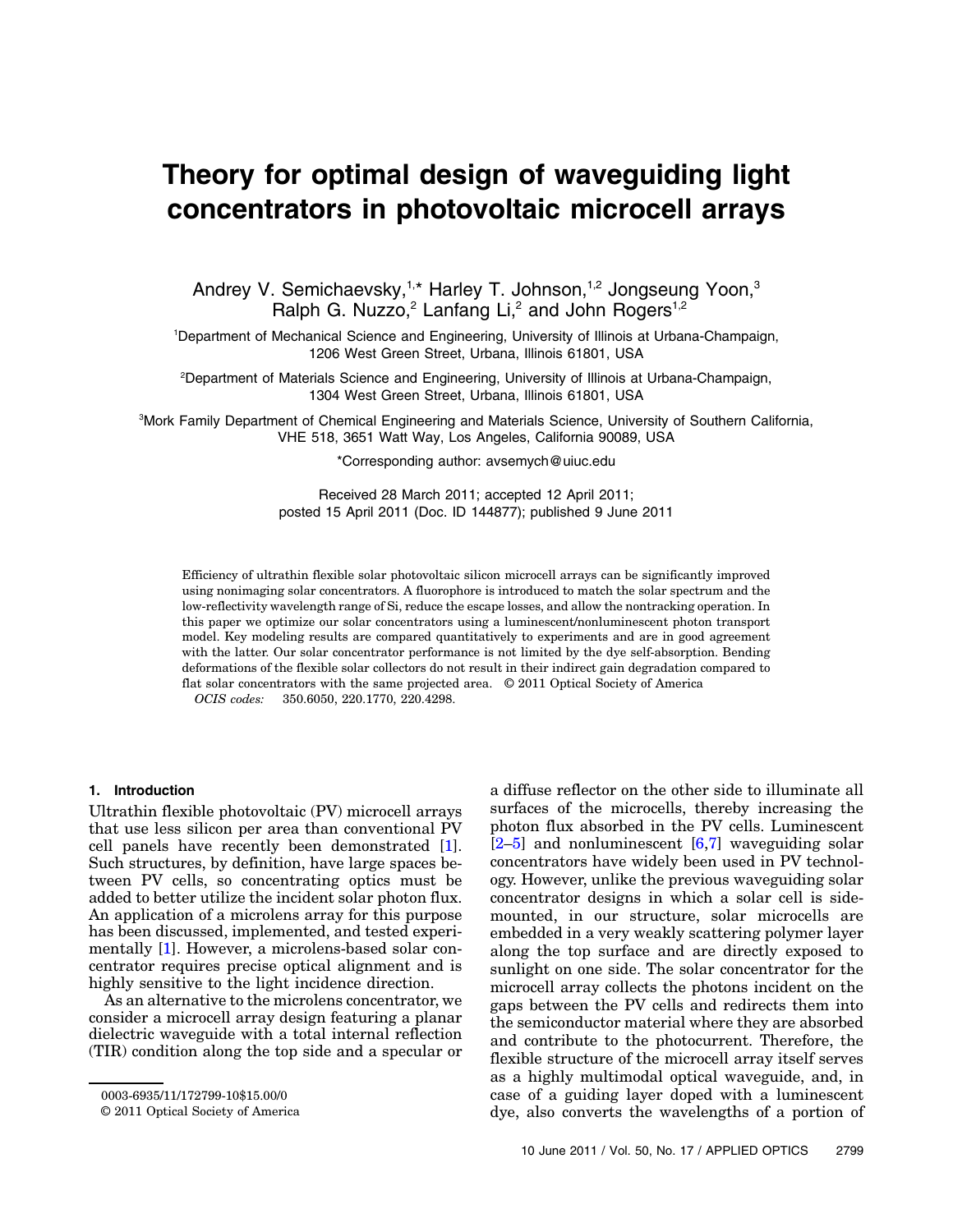the photon flux to the low-reflectivity range of the semiconductor. Because of the use of a backside reflector (BSR), this design can work either with or without luminescence, although, as our simulations and experiments show, its performance is better in the presence of a luminescent dye.

In this paper, we analyze the performance of waveguiding solar concentrators for thin Si microcell arrays using a simplified geometrical optics approach and the coupled power theory [8–10], and we provide recommendations regarding geometrical parameters that maximize the solar light absorption in Si microcells. The indirect gain of the concentrator depends on the widths of the microcells relative to the period of the microcell array (microcell fill factor) and the substrate layer thickness relative to the microcell width  $(a/W)$ . The substrate layer material is chosen with a refractive index that is close to the index of the embedding polymer layer.

The thickness of the Si microcells is yet another parameter affecting the light absorption. The geometry and the key dimensions of a PV microcell array are shown schematically in Fig. 1. We also explore the changes in the device performance when the microcell array is bent in the x-z plane.

In the case of a luminescent concentrator, there are also several additional parameters: the thickness of the luminescent layer and the absorption and emission spectra of the luminophore that are functions of its concentration. As we show later in this paper, the thicknesses of Si microcells should be sufficiently large to trap the incident photons of most energies above the semiconductor bandgap. Microcells made of a direct bandgap semiconductor, such as GaAs, with a higher absorption coefficient, can be significantly thinner than those made of silicon. The goal of this study is to identify optimal geometries of solar concentrators for microcell arrays so that the indirect gain, defined as a ratio of absorbed photon flux due to indirect illumination over the absorbed photon flux under direct illumination and without any reflector, is maximized. Spectral properties of various lumines-



Fig. 1. (Color online) Cross section of the solar concentrator for ultrathin Si microcells.

cent dyes are included in our intensity transport model explicitly, along with dye self-absorption effects. Effective photon extinction length inside the guiding layer, apart from its geometry and photon absorption in the Si microcells, depends on the properties of the waveguiding layer material. These properties include the refractive index of the polymer matrix and the type of dye and its concentration, and they determine the absorption, dye emission, self-absorption, and thermalization losses associated with the photon energy downshift. For this reason, the geometry optimization presented here for a luminescent concentrator is mostly illustrative, but for a nonluminescent concentrator, the optimization results can be readily generalized.

Our simulation results suggest that the photon flux absorbed by microcells increases up to a saturation level as the area fill factor of Si decreases, for both the nonluminescent and luminescent solar concentrators. The same parameter as a function of the ratio of the substrate layer thickness (assuming that the substrate material is glass) to the microcell width  $(a/W)$  has an optimum. Another significant parameter affecting the performance of the PV ultrathin microcell array is the microcell thickness  $(t)$ . The microcell thickness influences both the absorption of the incident light in silicon and the surface area of the device indirectly exposed to sunlight.

The luminescent dye chosen for our luminescent concentrator, dicyanomethylene, has properties that are close to optimal when silicon is used as the semiconductor in PV microcells. For the typical dye concentrations, the light extinction length in the collector due to self-absorption is several orders of magnitude longer than the spacing between PV microcells; therefore, self-absorption only has minor effects on the concentrator performance.

According to our model, antireflection coatings (ARC) applied on the top and the side surfaces of the Si microcells can further increase the absorbed photon flux in our microcells by about 46%, in addition to the gain due to photons absorbed from indirect illumination.

Solar concentrators with microcell arrays printed on the top of the waveguiding layer are found to have substantially higher collection efficiencies compared to those in which solar panels are side mounted. Our designs are also relatively insensitive to bending deformations and do not degrade the solar concentrator performance.

### 2. Theory

There are numerous studies on the design and analysis of performance of luminescent [2,5] and nonluminescent solar concentrators [6,7] for PV cells in the literature. However, our thin microcell design utilizing micron-scale semiconductor devices is different from those considered previously since the PV microcell arrays are embedded in a polymer layer along the top surface of the structure, are directly exposed to sunlight on one side, and can also admit photons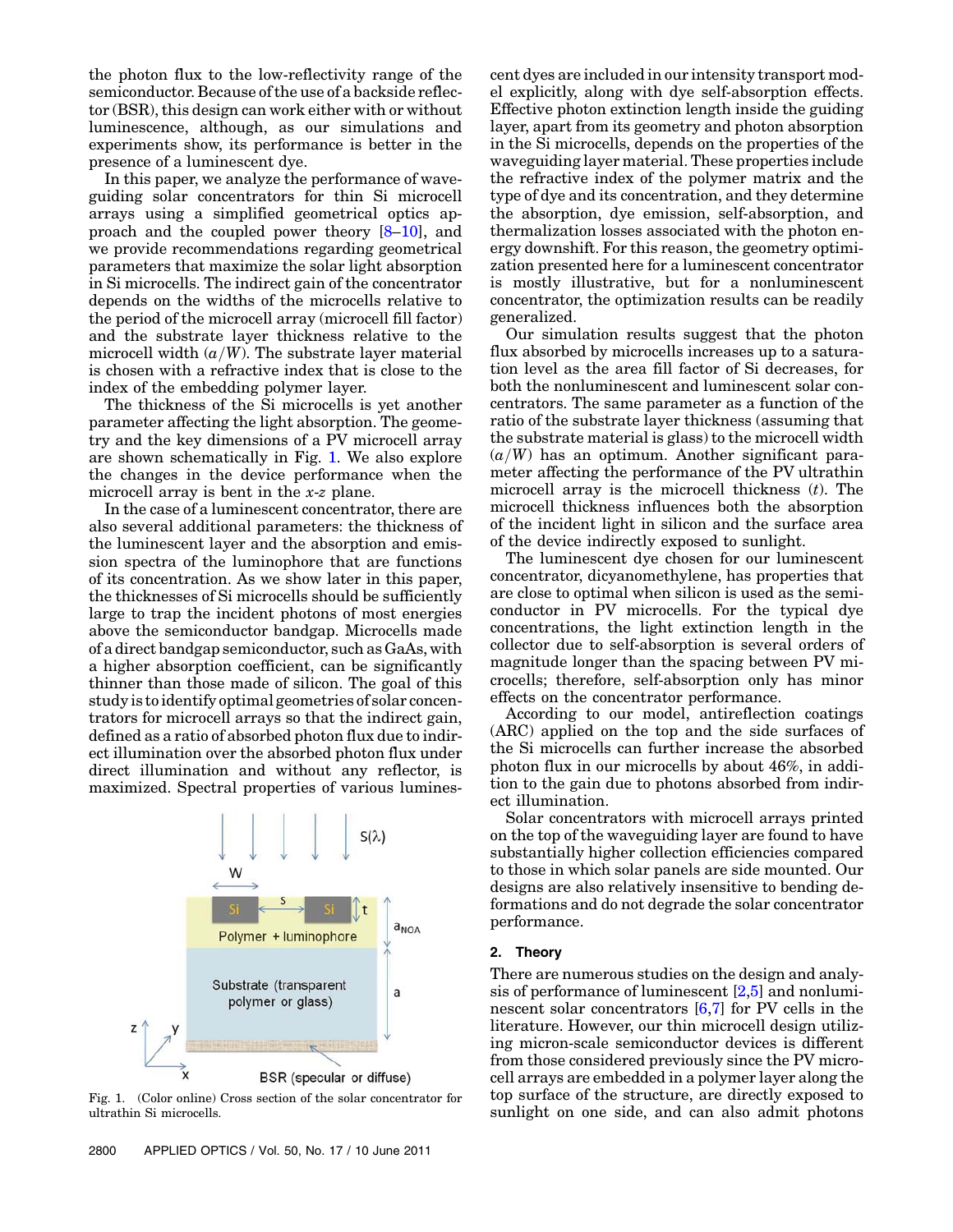through other surfaces with the help of the waveguiding polymer layer. The Si microcells are fabricated in such a way that their Ohmic  $n^+$  and  $p^+$  contacts are on the top surfaces, and interconnects are printed on the top of the structure.

Various elements of the PV microcell array are shown in Fig. 1. The solar photon flux incident on the top surfaces of Si microcells is partially absorbed by them, while the portion of the incident photon flux incident on the gaps between the cells propagates through the polymer and the substrate layers and strikes the reflector. The polymer layer, for instance, dicyanomethylene (DCM) 61 [11], can be doped with luminescent dye molecules, in which case a portion of incoming light is absorbed and reemitted isotropically in a longer wavelength range. The BSR and the luminescent material both randomize the angular spectrum of the incident sunlight. This is important for the energy harvesting from a larger area due to waveguiding.

When the polymer layer is doped with a luminescent dye, the waveguiding is also accompanied by the spectral conversion. The dye-doped polymer layer in our structure, thus, serves three purposes: randomization of light propagation directions, isotropic emission resulting in lower non-TIR waveguiding losses, as we will show later, and the spectral matching between the emitted light spectrum and the lowreflectivity wavelength range of the semiconductor material. The Norland optical adhesive (NOA) 61 polymer matrix has very low absorption above 400 nm and is, therefore, suitable for the waveguiding layer fabrication.

The scattering losses due to non-TIR angular spectral components in a dye-doped dielectric waveguide are expected to be lower than those in a nonluminescent waveguide because of isotropic emission by luminophore molecules. For the first generation of photons scattered off by a Lambertian diffuse reflector and reflected by the polymer-air interface, the fraction of light intensity carried by the angular modes undergoing TIR is substantially higher for isotropically emitted light than for a nonluminescent transparent polymer layer. To analyze this quantitatively, we first consider a simple case similar to that shown in Fig. 1 but without Si microcells on the top, and with the BSR in direct contact with the polymer layer (either transparent or luminescent). In this case, the fraction of input photon flux propagating by TIR without luminescence  $f_{\text{TIR},nl}$ , and with the luminescence, considering only the first generation of emitted photons and a perfect Lambertian diffuse reflector  $f_{\rm TIR,\it l}$ , are given by

$$
f_{\text{TIR},nl} = \frac{1}{\pi} \int_{-\pi}^{\pi} \int_{\theta_{\text{TIR}}}^{\pi/2} \cos \theta \sin \theta \, d\theta \, d\phi, \qquad (1a)
$$

$$
f_{\text{TIR},l} = \int_{-\pi}^{\pi} \int_{\theta_{\text{TIR}}}^{\pi/2} \frac{1}{4\pi} \sin \theta \, d\theta \, d\phi
$$

$$
+ \frac{1}{2\pi} \int_{-\pi}^{\pi} \int_{\theta_{\text{TIR}}}^{\pi/2} \cos \theta \sin \theta \, d\theta \, d\phi. \tag{1b}
$$

For instance, if  $n_{\text{NOA}} = 1.6$ ,  $\theta_{\text{TIR}} = 0.675$ , then  $f_{\text{TIR},nl} = 0.325$ , and  $f_{\text{TIR},l} = 0.553$ . Thus, in the absence of self-absorption, isotropically emitted angular modes can propagate in the collector with lower losses per unit length than the ones that are normally incident on the diffuse reflector. In addition to lower propagation losses, the photocurrent from a microcell array embedded in a luminescent medium is further enhanced because the spectral content of the light is converted to a wavelength range where the polymer-Si interface has lower reflectivity. Energy losses associated with the downshift and the photon escape from the collector can be offset by the gains in the absorbed photon flux described above. There are two primary factors that affect how the absorbed photon flux depends on the spacing between the cells, as well as on the microcell width, W, and on the thickness of substrate,  $a$ , namely, the waveguiding losses (due to the modes escaping from the waveguiding polymer layer into the air or laterally outside of the microcell array) and the selfabsorption losses in the luminescent medium.

We treat both of these mechanisms explicitly in our model as described below. First we assume that solar light with spectral irradiance  $S(\lambda)$ , given by the AM1.5G spectrum  $[12]$ , is incident normally on an array of Si microcells of area  $A = A_{top} + A_{NOA}$  $L(W + s)$ , embedded in a transparent polymer layer, as illustrated in Fig. 1, where  $L$  is the length of the structure along the y axis. Then the input solar power and the cell efficiency are defined as

$$
P_{\rm in} = A \int S(\lambda) d\lambda, \tag{2a}
$$

$$
\eta = \frac{P_{\rm out}}{P_{\rm in}},\tag{2b}
$$

where  $P_{\text{out}}$  is the output electric power of the cell.

Taking into account the spectral internal quantum efficiency of the silicon p-n junction  $\eta_q(\lambda)$ ,  $P_{\text{out}}$  can then be obtained from

$$
P_{\text{out}} = \frac{qV_{\text{oc}}\text{FF}}{hc} \int_0^{\lambda_{g,\text{Si}}} \eta_q(\lambda) \left( \int_{A_{\text{exp}}} \Phi_0(r,\lambda) dA \right) + \int_{A_{\text{ind}}} \Phi_{\text{ind}}(r,\lambda) dA \right)
$$
(3)

where  $V_{oc}$  is the open circuit voltage of the PV cell and FF its voltage fill factor determined from the cell I-V curve.  $A_{\text{exp}}$  is the microcell surface directly exposed to sunlight,  $A_{ind}$  is the microcell surface, indirectly exposed to sunlight, and  $dA$  is the surface differential. In our devices [1], about 90% of the top surface area is exposed to direct illumination for the interconnected microcell arrays used in the bending experiments. In all other experiments, there are no interconnects blocking the sunlight, and electrical characteristics of the cells are measured via pin probes. The photon flux spectral density  $\Phi_0$  serving as a reference, is absorbed through the top surface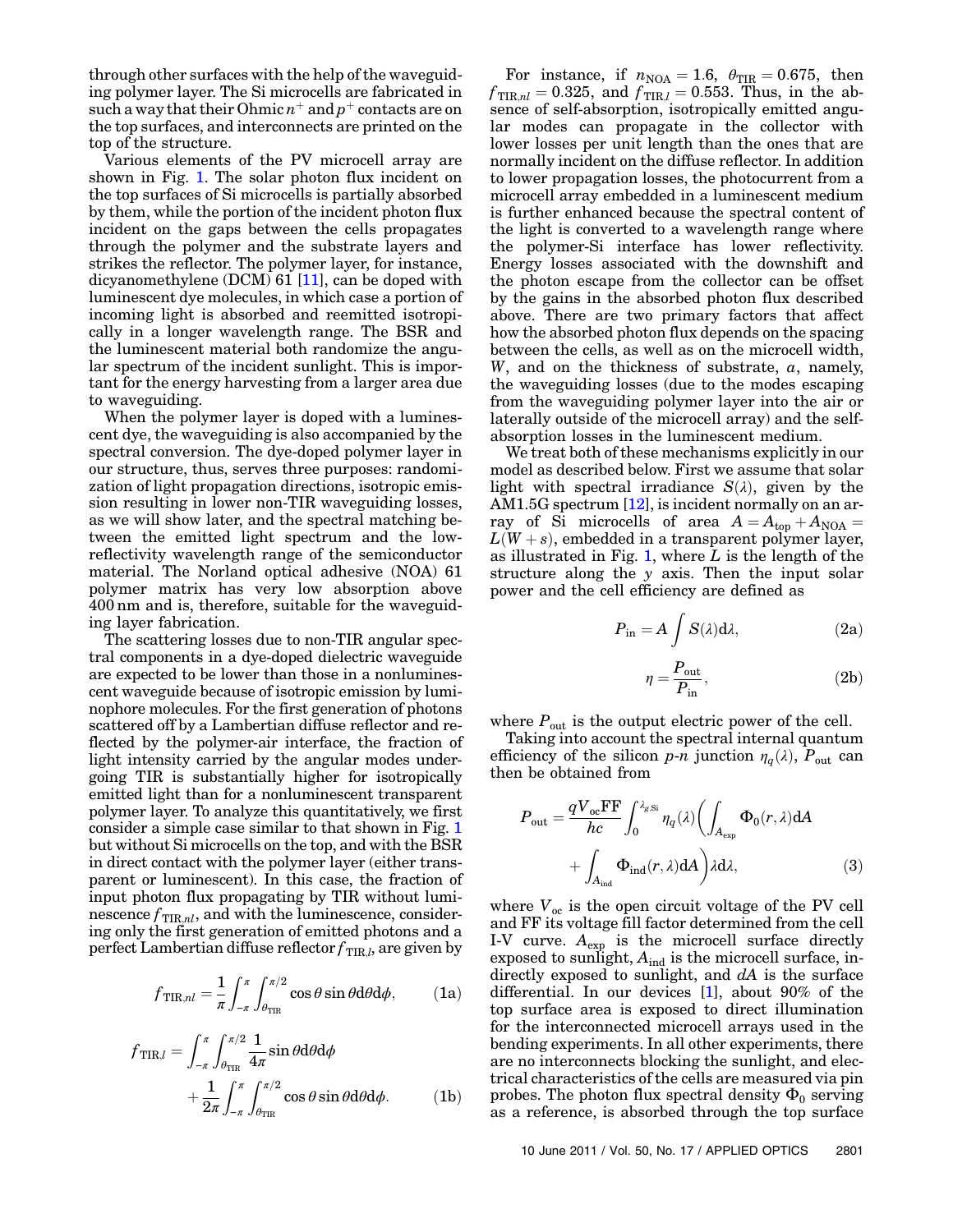when the microcell is above a black surface, while  $\Phi_{ind}$  (either nonluminescent or luminescent) is absorbed via microcell surfaces other than the top surface (due to indirect illumination).

Since the internal quantum efficiency (IQE) of a PV cell requires complex carrier transport calculations that are beyond the scope of the PV cell geometry designs, we use the indirect gain in the photon flux as a figure of merit in our calculations. This indirect gain,  $k_{\Phi}$ , is independent of the IQE and is given by

$$
k_{\Phi} = \frac{\int_0^{\lambda_g} \left\{ \int_{A_{\exp}} \Phi_0(r,\lambda) dA + \int_{A_{\text{ind}}} \Phi_{\text{ind}}(r,\lambda) dA \right\} d\lambda}{A \int \Phi_0(\lambda) d\lambda}, \tag{4}
$$

where  $\Phi(\lambda)$  is the solar photon flux spectral density absorbed into Si through all the surfaces of the microcells, and subscript "ind" stands for "indirect." We assume that the top surfaces of the Si microcells are not coated with NOA, since such a coating would interfere with pin probe electrical characterization, and we also do not use any AR coatings on the microcells since bare Si reflectivity has a well-known wavelength dependence and is, therefore, a better standard reference configuration than an AR-coated Si surface whose reflectance spectrum depends on a particular type of an AR coating.

Besides the indirect gain of a single microcell, we also consider the gain in the microcell array (module) efficiency, with respect to a thick continuous silicon panel of the same area, given by

structures considered in this paper. The reflections from and transmissions through surfaces other than the reflector are calculated using the average Fresnel power reflection coefficients for TE and TM polarizations (7), to account for the randomly polarized solar light.

Our approach to modeling a dielectric waveguide with rough surface reflectors is based on the coupled power theory [8], in which we consider a very large number of angular modes coupled in a statistical sense at the surface of the BSR. Thus, a single mode incident on a diffuse reflector produces a random distribution of scattered modes with uniformly distributed scattering directions, and the coupling constants between the spectral irradiances of the modes at the rough surface interface are found using the angular-dependent reflectivity of the reflector,  $R(\theta', \theta)$ . In case of the specular reflector, no coupling between the modes is assumed. Modes (rays) with between the modes is assumed. Modes (rays) with random propagation directions are also assumed in the modeling of the luminescent dyes. For simplicity, a diffuse BSR is modeled as Lambertian, with the angular distribution of reflected intensities given as  $R = R_0 \cos(\theta)$ , regardless of the incidence direction. A more accurate model of a diffuse reflector can also be implemented using autocovariance functions of experimental rough surface profiles [10]. A 3D geometrical optics model of a large array of microcells embedded in a luminescent medium and backed with a reflecting surface is prohibitively computationally expensive for optimization over multiple

$$
k_{\Phi,m} = hc \times \frac{\int_0^{\lambda_g} \left\{ \sum_{i=1}^N \int_{A \exp} \Phi_{0,i}(r,\lambda) dA + \int_{A \text{ind}} \Phi_{\text{ind},i}(r,\lambda) dA \right\} d\lambda}{\int_0^{\lambda_g} \left\{ A_{\exp} S(\lambda) (1 - R(\lambda)) \right\} \lambda d\lambda}, \tag{5}
$$

where  $A_{\text{exp}}$  is assumed to be the whole top area of a PV cell, and  $R(\lambda)$  is the reflectivity of the bare Si-air interface.

In this case, the numerator includes the sum of photon fluxes absorbed by all microcells, and the denominator is the total photon flux absorbed by a thick continuous PV panel.

The analysis of the light interaction with our solar concentrator is carried out in the geometrical optics approximation, since all dimensions of the devices are at least 20 times greater than the longest light wavelength. A physical optics picture of the diffuse reflector scattering is not included because of its high complexity. Instead, a statistical Monte Carlo technique  $[13]$ , similar to the approach discussed in  $[9,10]$ , is used. The number of individual rays necessary for satisfactory convergence of the Monte Carlo method depends on the concentrator geometry and material properties; it is found empirically that about 10,000 rays provide <1% accuracy for the solar concentrator microcell configurations. For this reason, we develop our own simplified model. To approximate the 3D problem using our 2D formulation for each direction  $(\theta, \phi)$ , we calculate path lengths and average Fresnel coefficients and average them over several hundred azimuth angles  $\phi$ , for satisfactory convergence, so that all model parameters depend only on θ.

The waveguiding structure is assumed to support plane-wave modes with propagation directions  $\theta$ , obtained using a random number generator. Each propagating mode is considered to be statistically independent. Besides its propagation direction, each mode is also characterized by its spectral irradiance  $F_{\theta}$ . As a mode travels inside an absorbing material, its spectral irradiance changes in accordance with Beer-Lambert Law, or,

$$
F_{\theta}(\lambda) = \langle F_{\theta 0}(\lambda, \phi) \exp(-\alpha(\lambda) d(\theta, \phi)) \rangle_{\phi}, \qquad (6)
$$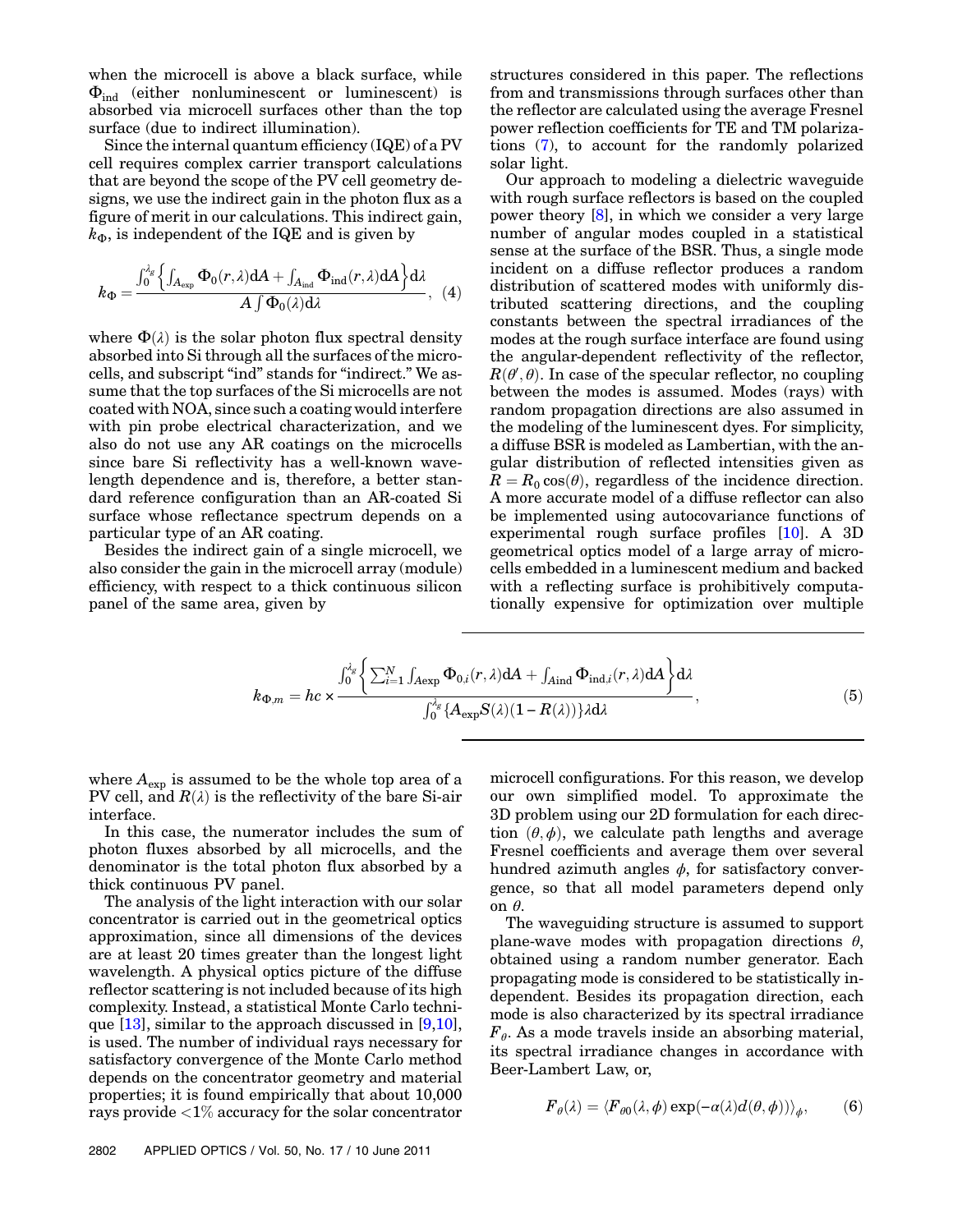where  $\alpha(\lambda)$  is the absorption coefficient, d is the distance travelled,  $F_{\theta0}(\lambda)$  is the initial spectral irradiance, and  $\theta$  is the direction of propagation of an angular mode.

At all interfaces other than the diffuse reflector surface, the spectral irradiance of a mode is transformed in accordance with the Fresnel law for random polarization, given by

$$
R_{\rm rp}(\theta,\phi) = \frac{1}{2}(R_{\rm TM}(\theta,\phi) + R_{\rm TE}(\theta,\phi)),\tag{7a}
$$

$$
T_{\text{rp}}(\theta,\phi)=\frac{1}{2}(T_{\text{TM}}(\theta,\phi)+T_{\text{TE}}(\theta,\phi)),\qquad \text{(7b)}
$$

described by the coupled integro-differential Eqs.  $(10a)$  and  $(10b)$ , and the finite-difference approximation to these equations used in the model is given by Eq.  $(10c)$ 

$$
\frac{dF_l(x,\lambda)}{dr_i} = -\alpha(\lambda)F_l(r_i,\lambda) + \eta_q(\lambda)\varepsilon_0(\lambda) \times \int_0^{\lambda} \alpha(\lambda') (F_l(r_j,\lambda')) + F_{nl}(r_j,\lambda'))\lambda' d\lambda'/\int_0^{\lambda} \lambda' d\lambda', \tag{10a}
$$

$$
\frac{dF_{nl}(r_i,\lambda)}{dr_i} = -\alpha(\lambda)F_{nl}(r_i,\lambda),\qquad(10b)
$$

$$
F_{l}(\lambda,\theta,\phi,L(\theta)) = \eta_{q}\varepsilon_{0}(\lambda) \exp(-\alpha(\lambda)\Delta L(\theta,\phi))
$$
  
\$\times \frac{\int (1 - \exp(-\alpha(\lambda')\Delta L(\theta)))(F\_{l}(\lambda',\theta,\phi,\Delta L(\theta)) + F\_{nl}(\lambda',\theta,\phi,\Delta L(\theta)))\lambda'd\lambda',\lambda' < \lambda\$, (10c)\$

and the propagation direction of a mode changes at an interface in accordance with Snell's law.

At the reflector surface, the spectral irradiance of a mode is coupled to all other angular modes according to the relation

$$
\boldsymbol{F}_{\theta}(\lambda) = \boldsymbol{F}_{\theta'}(\lambda) \langle \boldsymbol{R}(\lambda, \theta, \theta', \phi) \rangle_{\phi},\tag{8}
$$

where  $\theta$  is a reflected mode,  $\theta'$  is the incident mode, and  $R_0$  is reflectivity of the reflector. For a Lambertian diffuse reflector, the scattered mode intensity is independent of  $\theta'$  as indicated by the last term in (8).

Multiple generations of photons are taken into account, and for each photon generation, the photon flux absorbed by the kth microcell is given by

$$
\Phi_{\text{abs},k} = \frac{1}{hc} \int_0^{\lambda_g} \sum_{i=1}^M \sum_{n=1}^N \langle F_{0,i}(\lambda, \theta_n, \phi) \times (1 - \exp(-\alpha(\lambda)d(\theta_n, \phi))) \rangle_{\phi} \lambda d\lambda, \qquad (9)
$$

where  $i$  is the ray generation,  $n$  is the angular mode with a random propagation direction  $\theta_n$ ,  $\alpha(\lambda)$  is the wavelength-dependent Si absorption coefficient, d is the distance travelled by a ray inside the microcell semiconductor material, <sup>h</sup> is Planck's constant, and <sup>c</sup> is the speed of light. The multiple scattering process continues until the absorbed power  $P_{\text{abs}}$  converges, which determines how may ray generations,  $M$ , and how many independent angular modes, N, one needs to consider.

Along an optical ray path, absorption and luminescence inside a luminescent dye-doped film are where  $\Delta L(\theta, \phi)$  is a finite-difference step along a ray,  $\varepsilon_0(\lambda) = \frac{\varepsilon(\lambda)}{\int \varepsilon(\lambda') d\lambda'}$  is the normalized emission spectrum,  $\varepsilon(\lambda)$  has the maximum of  $1/N_{\text{ray}},$  where  $N_{\text{ray}}$  is the number of rays per  $4\pi$  steradian solid angle,  $\lambda'$  is the absorbed wavelength,  $\eta_{\sigma}(\lambda)$  is the quantum yield of the dye,  $\alpha(\lambda')$  is the absorption coefficient, and  $F_{\lambda}(\lambda \theta \phi L(\theta \phi))$  and  $F_{\lambda}(\lambda \theta \phi L(\theta \phi))$  are the non- $F_{nl}(\lambda, \theta, \phi, L(\theta, \phi))$  and  $F_l(\lambda, \theta, \phi, L(\theta, \phi))$  are the nonluminescent and luminescent portions of the spectral irradiances, respectively. Equation  $(10c)$  considers the self-absorption of the luminescent medium and is applied to multiple rays, so that the isotropic emission of the dye is also taken into account. To reduce the discretization errors in this finite-difference approach, each ray is subdivided into small steps, chosen separately for each wavelength, so that  $\alpha(\lambda)\Delta L \ll 1$ . In this analysis, the dye concentration range has been selected so that there is no emission self-quenching and that the internal quantum efficiency of the dye is constant.

# 3. Results and Discussion

The performance of the system depends sensitively on the absorptivity and reflectivity of the Si, and the absorption and emission spectra of the fluorescent dyes. Figure  $2(a)$  shows the normal reflectivity of the Si embedded in an NOA 61 polymer layer and the Si absorption coefficient, both as functions of the light wavelength  $[14]$ . Figure  $2(b)$  shows the absorption and emission spectra of DCM fluorescent dye. In the experimental work accompanying this study, the complex refractive index of the NOA polymer and the absorption/emission spectra of the dyes are measured using a spectrophotometer [1].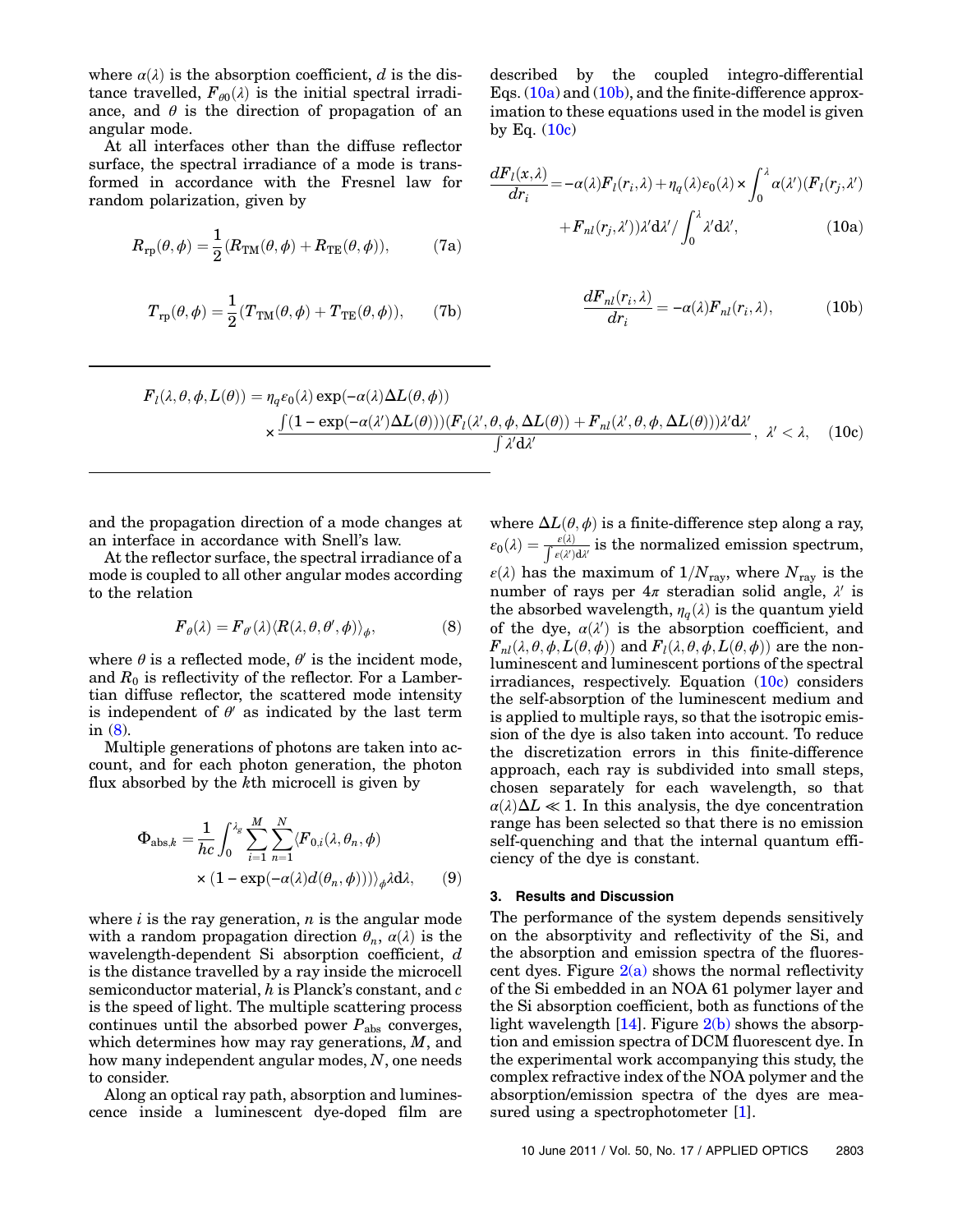

Fig. 2. (Color online) Optical properties. (a) Si normal reflectance in NOA and  $15 \mu m$  Si slab normalized absorbance, Si properties from [13], (b) absorption and emission spectra for DCM.

It can be seen from Fig.  $2(a)$  that the surface reflectivity at a planar Si-polymer interface is high at short light wavelengths, contributing to substantial absorbed photon flux losses. The DCM dye absorbs photons at those wavelengths and emits photons in the longer wavelength range where the Si surface reflectivity is lower. Therefore, the indirect gain is affected by both the ratios of surface reflectances of Si at the dye absorption and emission wavelengths and the associated conversion (thermalization) losses. At the peak emission wavelength of the dye, Si absorptivity is relatively high and is not expected to reduce the absorbed photon flux for a typical microcell thickness of  $15 \mu$ m. In our model, we consider Si absorption between 300 and 1100 nm. In our models, we also consider the typical dye concentrations that correspond to the absorbance  $A = 0.5$  across a  $30 \mu$ m NOA:DCM film at the DCM absorption peak wavelength of 476 nm. The geometry used in the model is a microcell array consisting of 21 silicon microcells with the variable parameters  $W$ ,  $t$ ,  $s$ , and  $a$ . The thickness of the waveguiding layer is constant,  $a_{\text{NOA}} = 30 \,\mu\text{m}$ . A part of microcell array cross section is shown schematically in Fig. 1. The aspect ratio of the actual Si microcells in the  $x-y$  plane is about 30 [1]. Because of such a high aspect ratio, the actual 3- D design is represented as 2D geometry, infinitely extended along the y axis, without a significant loss of accuracy, provided that the transport of photons is averaged over all azimuth (x-y plane) angles. Figures  $3(a)$  and  $3(b)$  show our simulation results for the solar concentrator indirect gains. The calculations are experimentally validated in [15], and the corresponding experimental results are also presented in Fig. 3(c).

The results shown in Fig. 3 refer to a single microcell in the middle of a 21-cell array. The absorbed photon flux is found to be <sup>∼</sup>10%–30% higher for the first three microcells from the edge due to their contact with luminescent dye-filled wide gaps and the resulting increase in the effective area from which solar photons are harvested, but a microcell in the center of the array absorbs almost the same number of photons as the same microcell in an infinite array. Figure  $3(a)$  shows the indirect gain provided by the nonluminescent solar concentrator as a function of the Si area fill factor,  $W/(W+s)$ , and the microcell width W, for the glass substrate layer



Fig. 3. (Color online) Indirect gain (a) as a function of the microcell fill factor and microcell width, predicted for with a nonluminescent concentrator,  $t = 15 \mu m$ ,  $a = 1000 \mu m$  (glass substrate), (b) predicted for luminescent concentrators with DCM dye (specular,  $R_0 = 0.98$ , and diffuse reflectors,  $R_0 = 0.93$ ),  $W = 50 \mu \text{m}$ ,  $a = 1000 \mu \text{m}$  (glass substrate), (c) measured for luminescent concentrators with DCM dye (specular,  $R_0 = 0.98$ , and diffuse reflectors,  $R_0 = 0.93$ ),  $W = 50 \,\mu \text{m}$ ,  $a = 1000 \,\mu \text{m}$  (glass substrate), as in [15].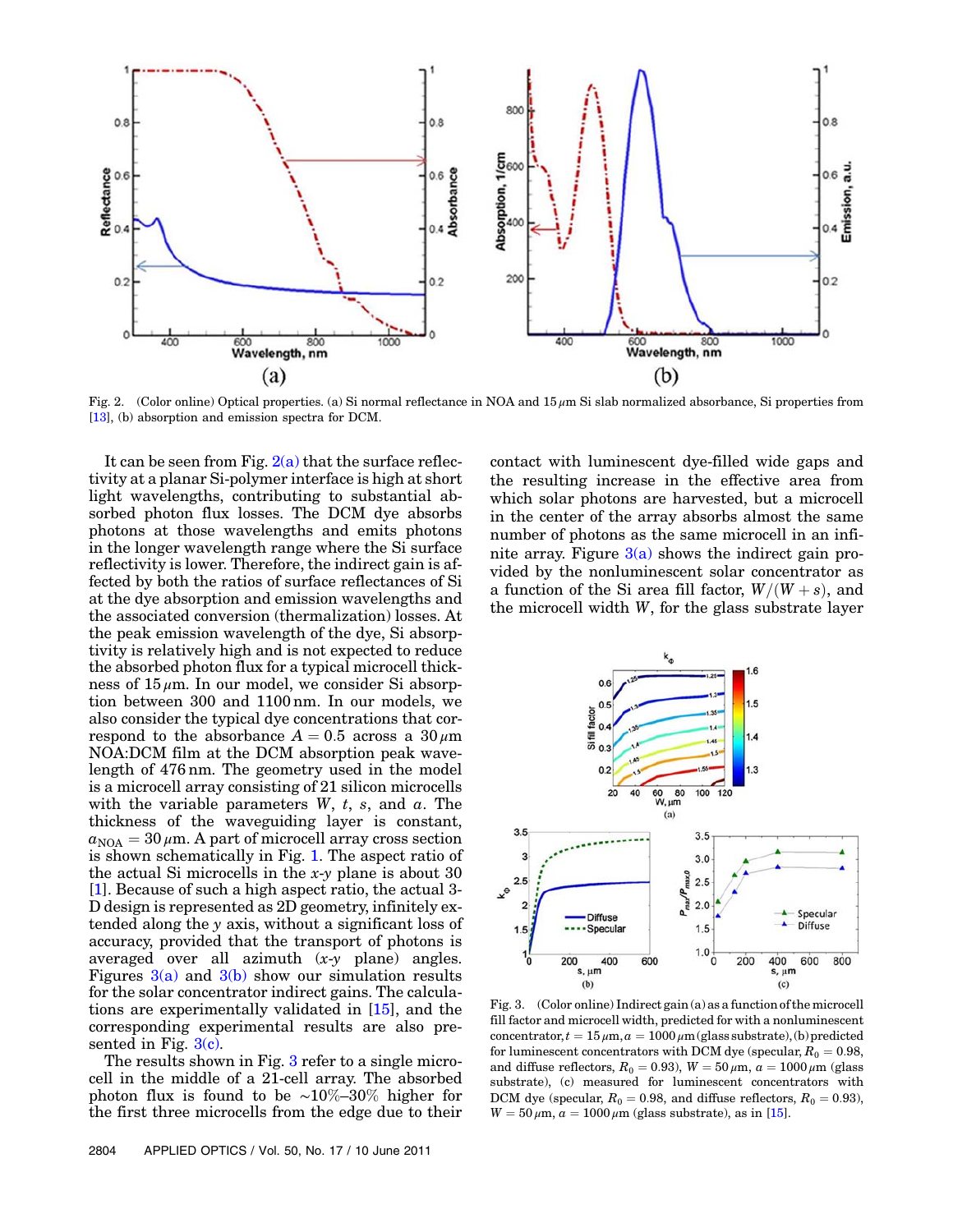$(n_r = 1.45)$  thickness  $a = 1000 \,\mu \text{m}$  and microcell thickness  $t = 15 \,\mu \mathrm{m}$ .

As seen from Fig.  $3(a)$ , the indirect gain increases as the microcell fill factor decreases (or as the separation s between the microcells increases). The curve asymptotically approaches a saturation level. For practical purposes, we consider the saturation point to be 0.95 of the plateau value. The increase in  $k_{\Phi}$ , with decreasing cell width W and a constant layer thickness  $a$ , is a geometric effect related to the finite width of an array and is discussed later in the text. Figure 3(b) shows the calculated indirect gain for the nonluminescent waveguiding concentrator as a function of the Si microcell separation for  $W = 50 \,\mu \text{m}$ ,  $a =$  $1000 \mu m$  (glass substrate),  $R_0$  is assumed to be 0.93. Our simulations suggest that by dispersing the DCM dye in the polymer film embedding the microcells, the saturation value of indirect gain  $k_{\Phi}$  can be increased from 1.9 to 2.45 for the diffuse reflector, and up to 3.3 for the specular reflector. The increase in the number of absorbed photons with the increasing gap between the PV microcells is due to indirect illumination collected from a larger area. This is a well-known result for solar concentrators that guide light due to TIR  $[9,10]$ . The spacing of about  $100-200 \mu m$  between the microcells, at which the saturation occurs, is short compared to the photon flux extinction length due to the photon self-absorption in the dye-doped layer which is on the order of tens of thousands of micrometers. The experimental results presented in Fig.  $3(c)$  show reasonable agreement with our simulations. The differences in magnitude are mainly due to the additional areas exposed to incident light in our experiments.

The collection efficiency from our simulations, defined as the indirect solar irradiance absorbed in the PV microcells, normalized by the indirect input irradiance into the collector, can be substantially higher compared to the values reported in previous work on luminescent concentrators [16,17]. Based on our findings, the higher efficiencies of the waveguiding concentrators with microcells along the top surface are due to the differences in the concentrator geometries.

To quantify how the glass substrate thickness affects the indirect gain, the latter is calculated at fixed cell widths of  $W = 50 \mu m$  and the microcell fill factor of  $0.11$  and varying thicknesses,  $a$ . The corresponding dependences are shown in Fig.  $4(a)$ .

Figure 4(b) presents the indirect gain as a function of the cell thickness for a Si microcell array embedded in a nonluminescent polymer layer and backed by a diffuse BSR, normalized by the absorbed photon flux in a very thick Si microcell (nearly full absorption). Geometric parameters used in this simulation are  $W = 50 \mu m$ ,  $s = 345 \mu m$ , and  $a/W = 20$ .

Simulations with the variable substrate thickness [Fig.  $4(a)$ ] show substantial reductions in the absorbed photon flux when the reflector is far from the microcells. This limit can be attributed to the finite extent of the microcell array, causing a larger



Fig. 4. (Color online) (a) Dependence of the indirect gain on the distance between the microcells and the backside reflector for the nonluminescent and luminescent solar concentrators ( $W = 50 \,\mu \text{m}$ , microcell fill factor is 0.11). The optimal value of an  $a/W$  is approximately 10. (b) Effect of microcell thickness on the light absorption relative to a very thick Si slab, in the presence of the diffuse BSR, with  $a/W = 20$ ,  $W = 50 \mu m$ , and constant microcell fill factor  $= 0.126$ . In both cases, glass substrates are assumed.

fraction of photons to escape from the microcell array laterally at larger a. A small reduction in the indirect gain when the reflector is close to the microcells is seen only for relatively large gaps between the cells  $(s/W > 4)$ .

In case the refractive indices of the embedding polymer and the substrate are substantially different, for example if their refractive index ratio is 1:8∶1:45 instead of ∼1:6∶1:45, as for the (NOA 61) glass system, the indirect gain is reduced by about 4%. This result means that for the polymer refractive index of 1.8, an improvement in the waveguiding due to TIR is smaller than the additional photon flux losses due to the higher reflectivity at the air-polymer interface and also due to the changes in the angular distribution of the rays in the substrate, causing higher percentages of the photons to escape from the structure laterally. TIR-based confinement of light, thus, has limitations that cannot be simply overcome by simply increasing the refractive index of the waveguiding layer.

Another parameter that is important for our design is the thickness of the Si microcells. The absorption coefficient of silicon [Fig.  $2(a)$ ] is low for wavelengths longer than 700 nm, and the sufficient microcell thickness is critical at longer wavelengths, unless light-trapping is utilized. The calculated dependences of the indirect gain on the microcell fill factor and the microcell thickness are presented in Fig. 5. Since the dye concentration and the reflector properties are expected to significantly affect the indirect gain of the concentrator, these results are only shown for a nonluminescent case, assuming an ideal diffuse reflector with  $R_0 = 1$ ,  $W = 50 \,\mu \text{m}$ , glass substrate, and  $a = 1000 \,\mu \text{m}$ .

As our results show in Fig. 5, the value of the indirect gain increases with increasing microcell thickness and with decreasing microcell fill factor. The thicknesses of Si microcells affect the indirect gain due to both the light-trapping and the increase in indirectly illuminated surface areas of the cells. Both mechanisms contribute to the higher device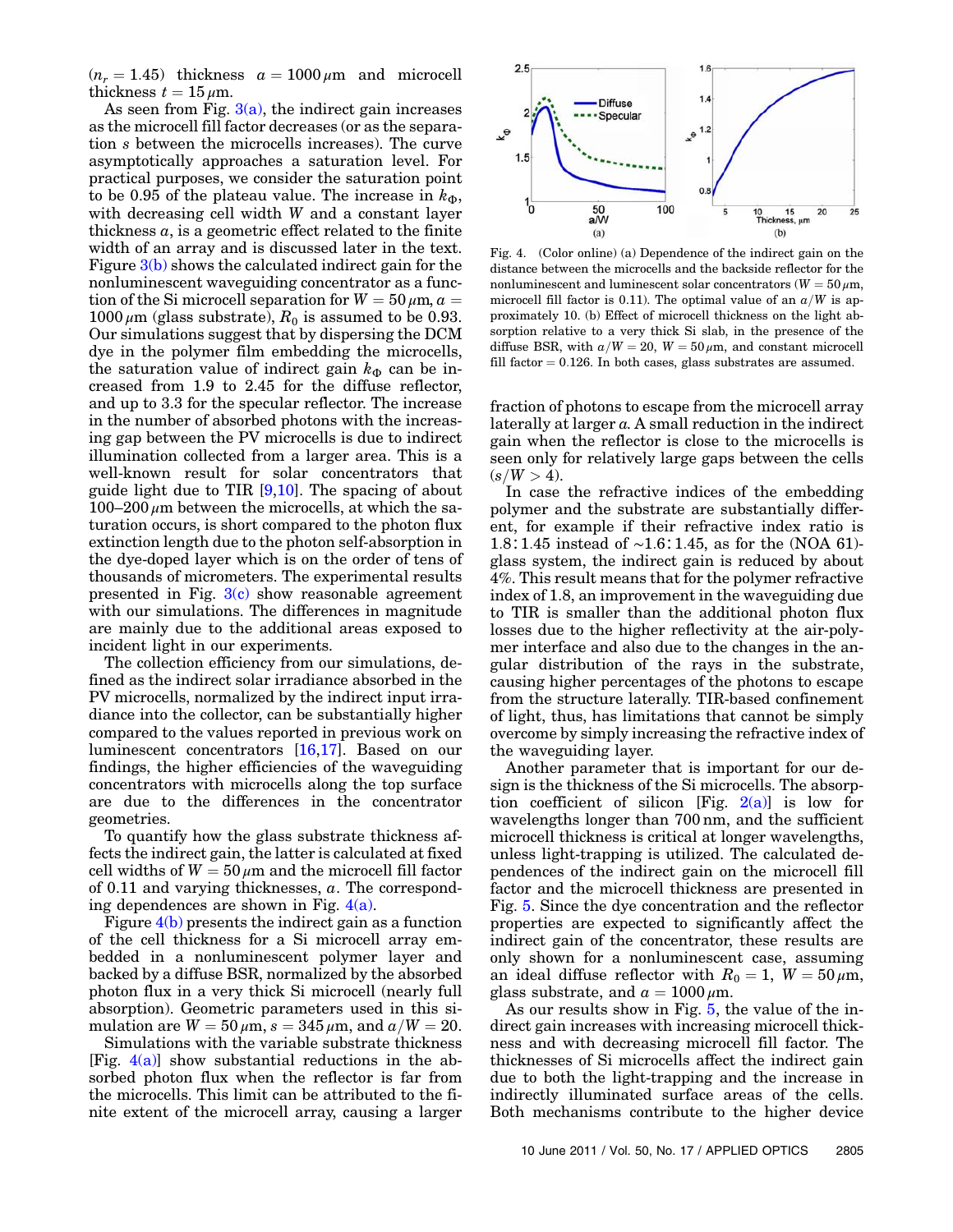

Fig. 5. (Color online) Indirect gain of a Si microcell array with a nonluminescent concentrator as a function of the microcell fill factor and microcell thickness.  $W = 50 \mu m$ ,  $a = 1000 \mu m$ , glass substrate, ideal Lambertian reflector.

efficiency. The Si microcell thickness, taking into account our results shown in Fig.  $4(b)$ , should be chosen to be approximately  $8 \mu m$  or more, to avoid severe reductions in the absorbed photon flux, unless special light-trapping schemes are applied.

Figure 6 shows dependences of the indirect gain of the luminescent and nonluminescent solar collectors with the specular reflector  $(R_0 = 0.98)$  on the radius of NOA substrate curvature in the x-z plane normalized by the array width. In this simulation,  $W =$  $50 \mu m$ ,  $s = 100 \mu m$ , the number of silicon microcells is 21, and the NOA substrate layer is  $30 \mu m$  thick. The total width of the collector is  $10,000 \mu m$ .

For the deformed solar concentrators with specular reflectors, the indirect gain decreases with the diminishing radius of curvature, when calculated in reference to a flat collector, due to the reduction in the projected area. When these calculated results



array,  $W = 50 \mu m$ ,  $s = 100 \mu m$ ,  $a = 30 \mu m$  with luminescent and nonluminescent concentrators, specular reflector,  $R = 0.98$ , as a function of the bending radius normalized to the width of substrate. Curves labeled "projected area" show indirect gains calculated with the normalization to a flat system with the same projected area.



Fig. 7. (Color online) Indirect gain of a microcell array with and without ideal AR surfaces as a function of separation between microcells,  $W = 50 \mu m$ ,  $a = 1000 \mu m$ , glass substrate, luminescent solar concentrator, specular reflector, and  $R_0 = 0.98$ .

are renormalized by the projected area, the dependences of the collector indirect gain on the radius of curvature are almost flat.

Reflectivities of top and side microcell surfaces can be reduced by applying antireflection coatings. In the next case we assume that all the surfaces are roughened, so that their reflectivities are neglected. We calculate the indirect gain as a function of the spacing between microcells for the ideal AR case, and the corresponding results, in comparison with the specular reflector luminescent case [Fig. 3(b)], are presented in Fig. 7. All simulation parameters are the same in both cases, except for the Si surface reflectivities.

Comparing the results in Fig. 7 for the microcells with and without the AR coatings, one can see that by reducing the surface reflectances, the absorbed photon flux and the cell photocurrent can be boosted by a factor of up to 1.46 (for an ideal ARC).

To study how the spectral properties of the luminophore would affect the performance of our solar concentrator, we considered a generic fluorophore characterized by the absorption spectrum of the DCM dye (since a functional form of its absorption spectrum is not practical for the model), and whose emission spectrum is modeled as a Lorentzian function with just two variable parameters: the central wavelength, varied from 570 to 650 nm, and the half-maximum width, varied from 90 to 150 nm. The highest absorbed photon flux is predicted for the following parameters: emission peak wavelength, 630 nm; emission peak width, 150 nm; Stokes shift between the absorption and emission central wavelengths, 154 nm. Thus, the current DCM dye (emission peak wavelength 652 nm, Stokes shift 176 nm, half-maximum width 140 nm) is reasonably close to the optimum case, and the expected deviation from the absorbed photon flux for that ideal dye is less than 2%. Given the absorption spectrum of the DCM dye, the concentrator indirect gain is found to be relatively insensitive to the peak emission wavelength for the Stokes shifts larger than 100 nm.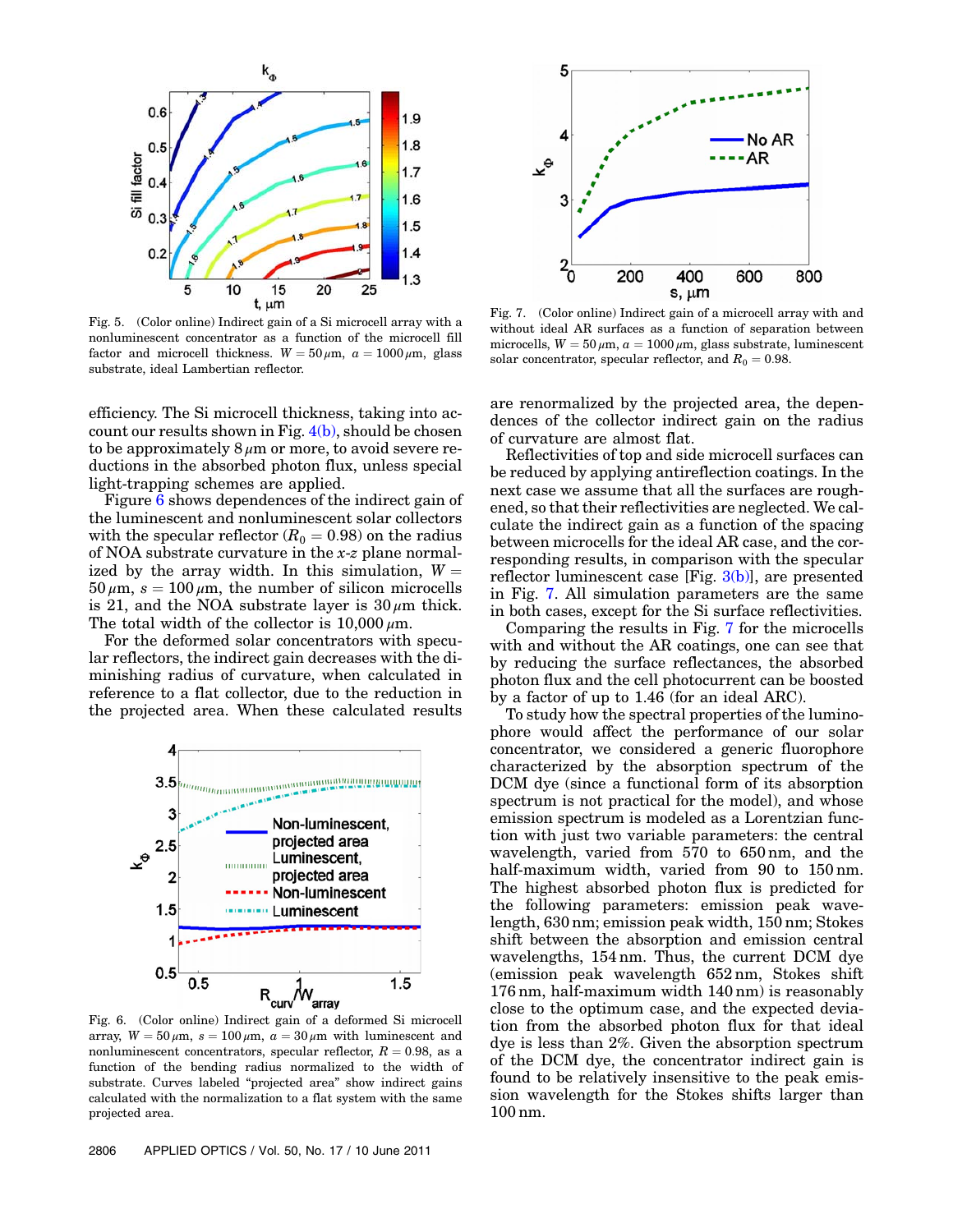# 4. Conclusions

Based on our modeling results, we conclude that waveguiding solar concentrators with the microcells embedded into the top surface of the waveguiding layer can substantially improve the absorption of solar photons in flexible ultrathin solar microcell arrays. Our calculations are validated by the accompanying experiments for a simple nonluminescent waveguiding concentrator as well as for a luminescent concentrator [15].

As the separation between the PV microcells increases, the absorbed photon flux increases, until it reaches saturation. The specific geometry of our flexible PV microcell arrays allows more efficient utilization of the incident solar energy compared to the solar concentrators with side-mounted cells because the spacings between microcells can be tailored to match the saturation of the absorbed photon flux of the concentrator. Thereby, high photon collection efficiencies can be achieved. Other geometric parameters also play an important role—with the increasing microcell thickness, the indirect gain is enhanced due to the longer photon path in Si, as well as due to the higher indirectly illuminated microcell surface area. The thickness of Si microcells, their mechanical properties notwithstanding, should be chosen sufficiently large to absorb most of the longwavelength solar spectrum, up to the Si bandedge of <sup>1130</sup> nm. The reflector has less effect on the device'<sup>s</sup> external quantum efficiency at the wavelengths where the Si absorption is low, and additional lighttrapping schemes such as nanoscale diffractive antireflection surfaces may be explored. Also, the width of the microcell in relation to the thickness of the substrate layer (assuming a good refractive index match between the polymer and the substrate layers) needs to be chosen sufficiently large, so that  $a/W \le 10$ .

The extinction length of the waveguided light due to self-absorption in our dye-doped concentrator design is considerably longer than the typical spacings between microcells, thus, this concentrator, unlike many of the previous implementations, is not limited by self-absorption losses. The effects of the dye selfabsorption on the indirect gain are minor. From our model, we find that the DCM dye has emission properties that are close to optimal, for the case of silicon microcells.

Antireflection coatings can be applied on all microcell surfaces, thereby increasing the numbers of photons admitted and absorbed due to both direct and indirect illumination. For Si microcells, the indirect gain can be increased by about 46% due to an ARC compared to the "no ARC" case.

The indirect photon flux using our nontracking solar concentrators is also affected by the scattering properties of the reflector as well as by the spectral matching between the luminescent dye emission and the low-reflectivity wavelength range of the semiconductor material embedded in a polymer layer. Specifically, in a nonluminescent waveguiding concentrator, only a diffuse reflector can substantially increase the indirect photon flux absorbed in Si. A luminescent concentrator, on the other hand, can have a diffuse or specular reflector, or a dielectric-dielectric interface with the refractive indices of the guiding layer and substrate chosen so that photons can be guided by total internal reflection, since the luminescent medium randomizes the photon directions.

According to our model, a luminophore inside the waveguiding polymer layer should significantly increase the saturation value of the indirect gain as a function of the intercell distance, compared to a nonluminescent concentrator with the same geometry.

When a flexible microcell array backed with a specular reflector is bent, the photon flux absorbed by all microcells shows no reduction in the indirect gain compared to a flat solar concentrator with the projected same area. This is due to a higher portion of the incident flux redirected towards  $\mu$ -cells in the curved dielectric waveguide and also due to the isotropic emission of the luminescent dye which is invariant to the incidence direction.

This work is supported by the Department of Energy, through grant no. DE-FG02-07ER46471 at the Frederick Seitz Materials Research Laboratory at the University of Illinois.

#### **References**

- 1. J. Yoon, A. J. Baca, S. Park, P. Elvikis, J. B. Geddes, L. Li, R. H. Kim, J. Xiao, S. Wang, T.-H. Kim, M. J. Motala, B. Y. Ahn, E. B. Duoss, J. A. Lewis, R. G. Nuzzo, P. M. Ferreira, Y. Huang, A. Rockett, and J. A. Rogers, "Ultrathin silicon solar microcells for semitransparent, mechanically flexible and microconcentrator module designs," Nat. Mater. <sup>7</sup>, 907–915 (2008).
- 2. J. S. Batchelder, "Luminescent solar concentrators. 1: Theory of operation and techniques for performance evaluation," Appl. Opt. <sup>18</sup>, 3090–3110 (1979).
- 3. A. Goetzberger and W. Greubel, "Solar energy conversion with fluorescent collectors," Appl. Phys. <sup>14</sup>, 123–139 (1977).
- 4. V. Wittwer, W. Stahl, and A. Goetzberger, "Fluorescent planar concentrators," Sol. Energy Mater. <sup>11</sup>, 187–197 (1984).
- 5. A. A. Earp, G. B. Smith, P. D. Swift, and J. Franklin, "Maximising the light output of a luminescent solar concentrator," Solar Energy <sup>76</sup>, 655–667 (2004).
- 6. G. Smestad and P. Hamill, "Concentration of solar radiation by white backed photovoltaic panels," Appl. Opt. <sup>23</sup>, <sup>4394</sup>–4402 (1984).
- 7. G. Lifante, F. Cusso, F. Meseguer, and F. Jaque, "Solar concentrators using total internal reflection," Appl. Opt. <sup>22</sup>, <sup>3966</sup>–3970 (1983).
- 8. D. Marcuse, Theory of Dielectric Optical Waveguides (Academic, 1991).
- 9. T. Bierhoff, E. Griese, and G. Mrozynski, "An efficient Monte Carlo based ray tracing technique for the characterization of highly multimode dielectric waveguides with rough surfaces," in Proceedings of the 30th European Microwave Conference, 2000, Paris, France, Vol. 1, (Horizon House, 2000), pp. 379–382.
- 10. T. Bierhoff, A. Wallrabenstein, A. Himmler, E. Griese, and G. Mrozynski, "Ray tracing technique and its verification for the analysis of highly multimode optical waveguides with rough surfaces," IEEE Trans. Magn. <sup>37</sup>, 3307–3310 (2001).
- 11. Norland Optical Adhesive 61, https://www.norlandprod.com/ adhesives/NOA%2061.html.